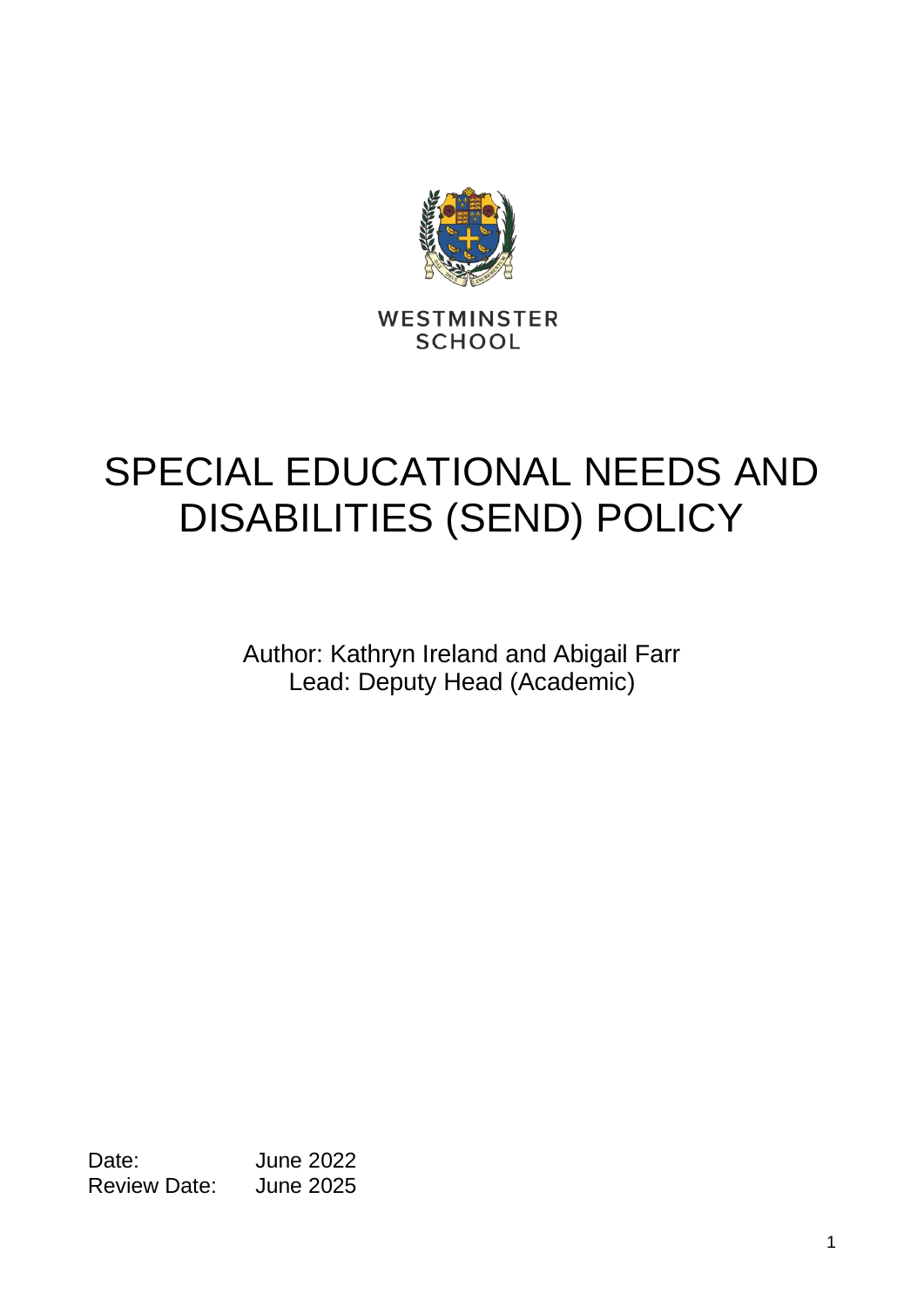

### WESTMINSTER **SCHOOL**

## **SPECIAL EDUCATIONAL NEEDS AND DISABILITIES (SEND) incorporating the Access Arrangements for Examinations**

#### **INTRODUCTION**

This policy has regard to the following:

- The Equality Act 2010 (replacing a range of previous legislation such as the Disability Discrimination Act)
- The Children and Families Act 2014
- The SEND Code of Practice 2014 (Department for Education)
- Data Protection Act 2018 which implements the General Data Protection Regulation.

#### **DEFINITION**

Definition of Special Educational Needs and Disability (SEND):

*A child or young person has SEN if they have a learning difficulty or disability which calls for special educational provision to be made for him or her. Children and young people who have SEN may also have a disability under the Equality Act 2010 – that is '…a physical or mental impairment which has a long-term and substantial adverse effect on their ability to carry out normal day-to-day activities'. Children and young people with such conditions do not necessarily have SEN, but there is a significant overlap between disabled children and young people and those with SEN. Where a disabled child or young person requires special educational provision they will also be covered by the SEN definition.*

*(SEND Code of Practice, 2014)*

#### **GOVERNANCE AND MANAGEMENT**

All schools have duties under the Equality Act 2010, not only to ensure that "reasonable adjustments" are made for pupils already attending the school, but also to consider what might be needed to ensure that any future pupils with a disability are not disadvantaged.

Ms Jessica Cecil is the member of the Governing Body "with specific oversight of the School's arrangements for SEN and disability".

The Senior Management Committee, through the Deputy Head (Academic), regularly reviews how expertise and resources used to address SEND can be used to build the quality of whole-School provision as part of the approach to School improvement.

To ensure best practice, the SENCO / Head of Learning Development is an experienced, qualified teacher with relevant specialist qualifications (such as a Diploma in Specific Learning Difficulties).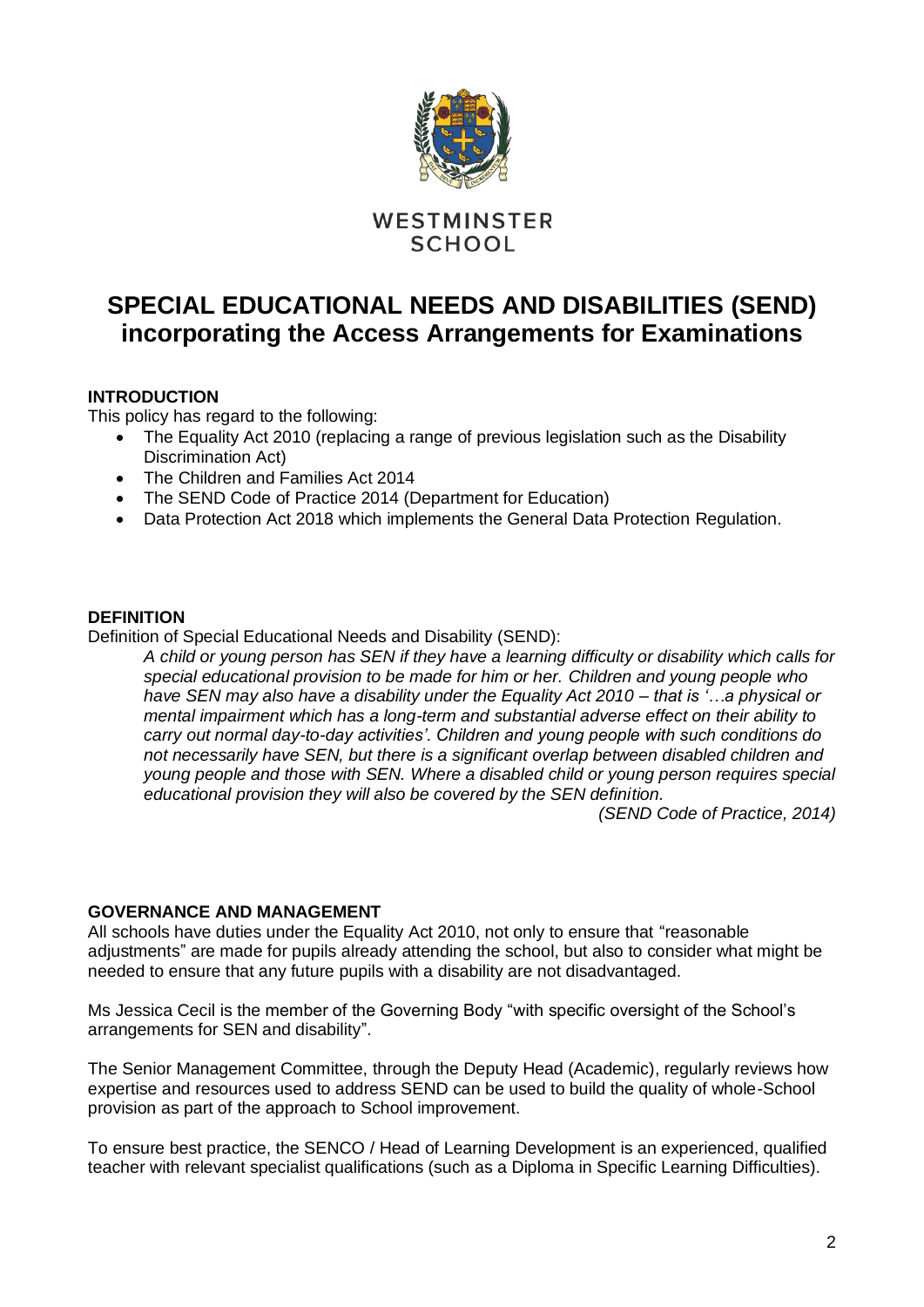#### **PRINCIPLES UNDERLYING PRACTICE**

The SEND Code of Practice describes the principles that are to be observed by all professionals working with children and young people who have SEN and / or disabilities.

The School aims to:

- Focus on inclusive practices and removing barriers to learning.
- Identify early the special educational needs of young people.
- Make high quality provision to meet the needs of young people and to ensure equality of opportunity.
- Take into account the views of young people and their families.
- Enable young people and their parents to participate in decision-making.
- Collaborate with partners in education, health and social care where appropriate.
- Ensure that appropriate resources are available for pupils with temporary or long-term special needs.
- Provide support for teachers to meet the learning needs of all pupils.

Westminster takes a sympathetic and professional whole-school approach to pupils with SEND: pupils with SEND are the shared responsibility of all staff: all staff are expected to have an understanding and awareness of the impact of specific learning profiles on teaching and learning.

To ensure the needs of pupils with SEND are addressed, the Learning Development Department will:

- Identify and assess pupils with SEND, and where necessary, refer for further assessment by other professionals such as educational psychologists, specialist teachers and therapists.
- Flag all pupils with an identified SEND to subject teachers and offer strategies that could be used to support the pupil in lessons.
- Develop and monitor support measures where a need is identified.
- Work in close liaison with pastoral and teaching staff to ensure confidential communication on learning needs and the progress of pupils.
- Teach pupils according to their specific needs, recognising their particular strengths and learning needs to promote achievement of their academic potential.
- Communicate effectively with parents / guardians on the learning needs of pupils and provide a termly report on those pupils seen regularly.
- Collate evidence to support applications for access arrangements in external examinations.

## **IDENTIFICATION AND ASSESSMENT OF PUPILS**

#### **Admissions**

The School's "Admissions and Awards Policy" sets out the pre-conditions required for selection. All decisions relating to SEND matters are made with regard to the provision of reasonable adjustments as set out in the Equalities Act 2010.

The expectation is that all candidates sit the Common Pre-Test.

Parents and / or prep schools should inform the Admissions Department about a candidate's particular needs, providing any reports from suitably qualified professionals as are available.

The ISEB Common Pre-Test is designed to be accessible to candidates with a range of SENDs. Extra time is available for those pupils who have been granted it.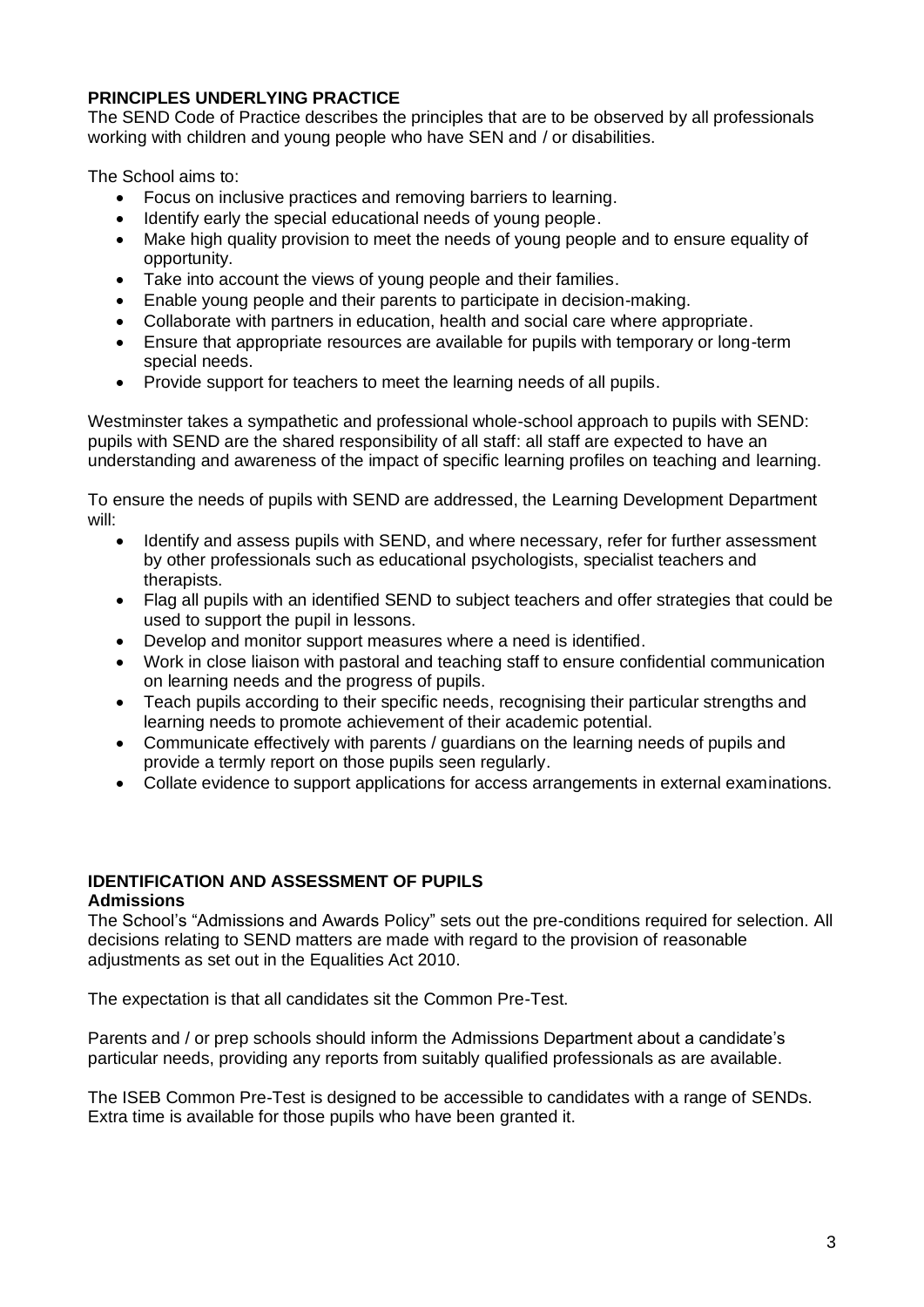Any pupil taking the Common Pre-Test who has a recognised special educational need will automatically be interviewed as part of the selection process.

The SENCO / Study Skills Coordinator works closely with the Admissions team to make decisions about any access arrangements requested for entrance exams (internal tests at 11+, Challenge, and Sixth Form Entry). The regulations set out by the Joint Council for Qualifications (JCQ) are used to determine whether or not a prospective pupil at 13+ or 16+ should be allowed any concessions in the entrance examinations (see Access Arrangements for Examinations below for more detail).

Where possible / appropriate, transition arrangements are made for pupils needing significant support with SEND matters in collaboration with the family, the feeder school and any outside agencies involved.

#### **Assessment**

*Schools should assess each pupil's current skills and levels of attainment on entry, building on information from previous settings and key stages where appropriate. At the same time, schools should consider evidence that a pupil may have a disability under the Equality Act 2010 and, if so, what reasonable adjustments may need to be made for them.*

*N.B. Difficulties related solely to limitations in English as an additional language are not SEN.*

*(SEND Code of Practice, 2014)*

When pupils arrive at the School, the Learning Development Department looks at any evidence provided by the family and / or previous school. In addition, all pupils arriving in the Fifth Form (Year 9) sit the MidYIS baseline and LUCID tests which are used for diagnostic purposes, and are also screened during the first half term in the School. Monitoring continues throughout a pupil's time at Westminster using information gathered from a variety of sources, including feedback from teachers, parents and the pupils themselves, as well as from examinations, order sheets and reports. The SENCO / Head of Learning Development works closely with Housemasters.

If a teacher has a concern about a pupil, they should contact the pupil's Housemaster. The Housemaster may then use the Westminster School intranet online referral procedure to trigger the collation of feedback from all the other teachers prior to a review of the case by the SENCO / Head of Learning Development. Parents may also request a referral through the Housemaster and a pupil may self-refer.

Where examination concessions may be appropriate, further assessment is carried out. See *Access Arrangements for Examinations* below for more information.

#### **SEND SUPPORT**

Westminster School aims for a whole-School approach where "high quality teaching, differentiated for individual pupils, is the first step in responding to pupils who have or may have SEN. Making higher quality teaching normally available to the whole class is likely to mean that fewer pupils will require such support" (SEND Code of Practice, 2014).

The Learning Development Department provides information and support on SEND matters for departments as well as individual teachers in order to reduce barriers to learning. In addition, the Study Skills Department offers a graduated approach with a universal offer of:

- Study Skills information available to pupils and teachers via the intranet.
- An "Introduction to Study Skills" lesson for all Year 9 classes.
- Weekly drop-in sessions.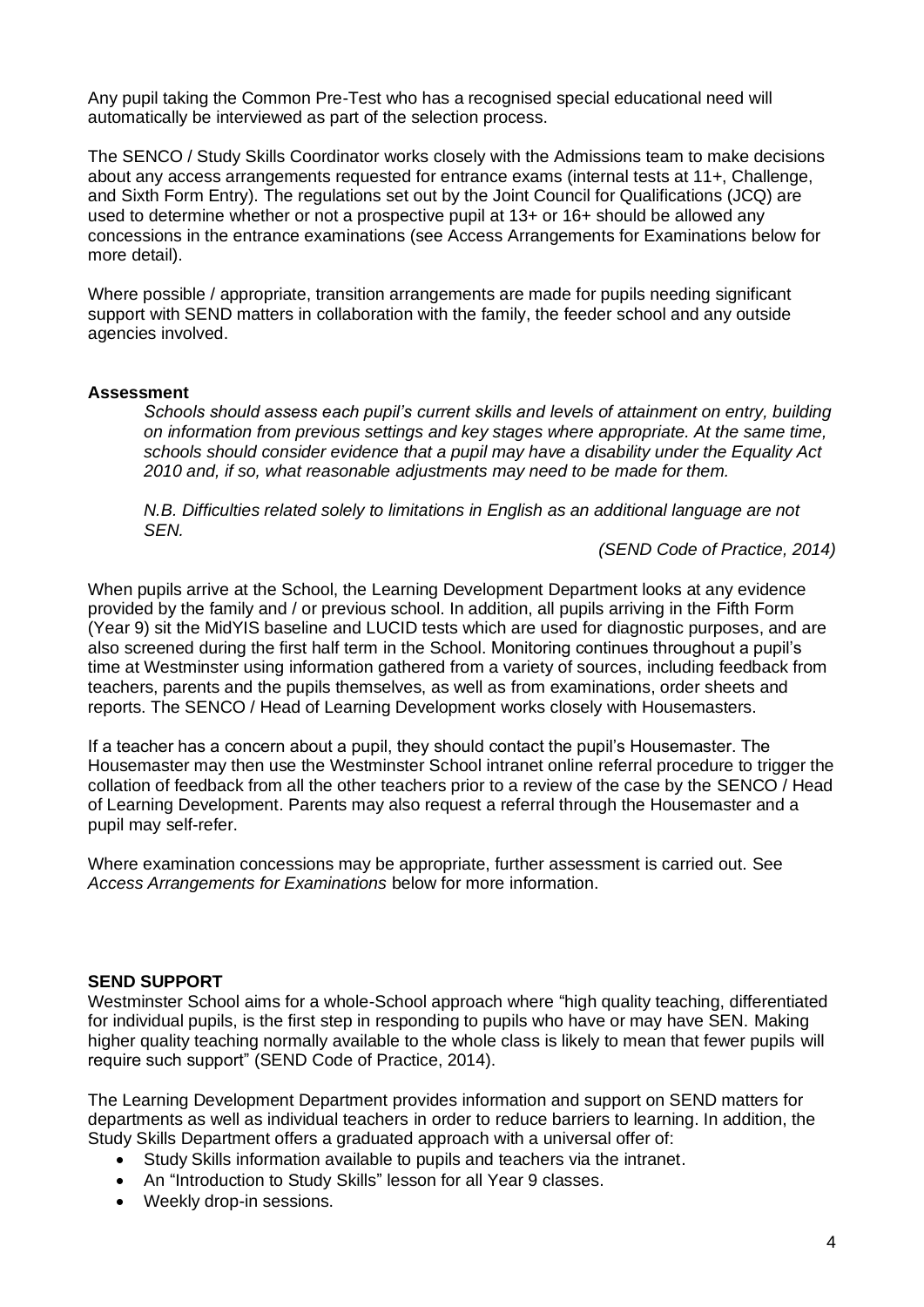A series of themed workshops are also offered, sometimes targeting particular pupils where concerns have been raised. Where appropriate, Housemasters can use the referral system to request short-term interventions for particular pupils. Regular one-to one support is usually only offered where there is a formal diagnosis of a specific learning difference / disability and will be tailored to individual needs. In such cases (including all pupils where examination concessions have been agreed) a Study Skills Profile is written, detailing a pupil's strengths and weaknesses alongside "suggested strategies". These Profiles are available on-line to all teachers working with a particular pupil. The wording of the Study Skills Profiles is agreed with the pupil involved and is reviewed as appropriate, and at least annually.

The School's policy is not to remove pupils from lessons for Learning Development support and so, in the Lower School (Years 9-11), pupils are seen before school, at lunchtime or after school.

The SEND Code of Practice makes it explicit that "Teachers are responsible and accountable for the progress and development of the pupils in their class, including where pupils access support from teaching assistants or specialist staff". All subject staff are required to be aware of a pupil's specific needs and to be prepared to differentiate work appropriately with particular regard to the advice included in the Study Skills Profiles. All subject staff are expected to be aware of the needs of the pupils they teach who have Study Skills Profiles and to take steps to plan and deliver their teaching in an effective and appropriate manner. The Learning Development Department contributes to the CPD offered within the School to enable teachers to fulfil these responsibilities.

Learning Development support usually involves agreeing targets with pupils. These are reviewed frequently, often on a weekly basis where support is intensive. Pupils are encouraged to be selfreflective and targeted pupils are expected to complete regular examination reflection exercises. The Learning Development Department has full access to a range of data collected by the School, both summative (e.g.: test and examination results) and formative (e.g.: order sheets and end-ofterm reports). School reports and Parents' Evenings provide formal regular feedback, while emails, telephone calls and meetings are used as often as required. The Learning Development Department works closely with Housemasters, who in turn have close contact not only with pupils, but also with parents. In cases where there is a complex need (including pupils who have a Statement of Educational Needs or Education Health and Care Plan) reviews may need to include outside agencies / specialists.

#### **TRANSITION TO HIGHER EDUCATION**

Almost all pupils who leave Westminster School at the end of the Remove (Year 13) go on to study at university. As the name suggests, a key aim for the Department is to encourage effective study skills and independent learning – essential attributes for all successful learners and a good preparation for Higher Education. Where appropriate, the Study Skills Department provides information and guidance about applications for Disabled Student Allowance.

#### **RESOURCES AND FUNDING**

The Department is currently staffed by one full-time and two part-time, specialist teachers (1.6 fulltime equivalent). No charge is made to parents for in-house Learning Development support but a charge may be made where an outside agency is involved (excepting pupils who receive a bursary). This includes payment for diagnostic cognitive assessments commissioned by the School.

The spending of any income received for pupils with a Statement of Educational Need or Education Health and Care (EHC) Plan is planned on an individual basis with input from all concerned. Details are recorded and shared with the relevant local authority.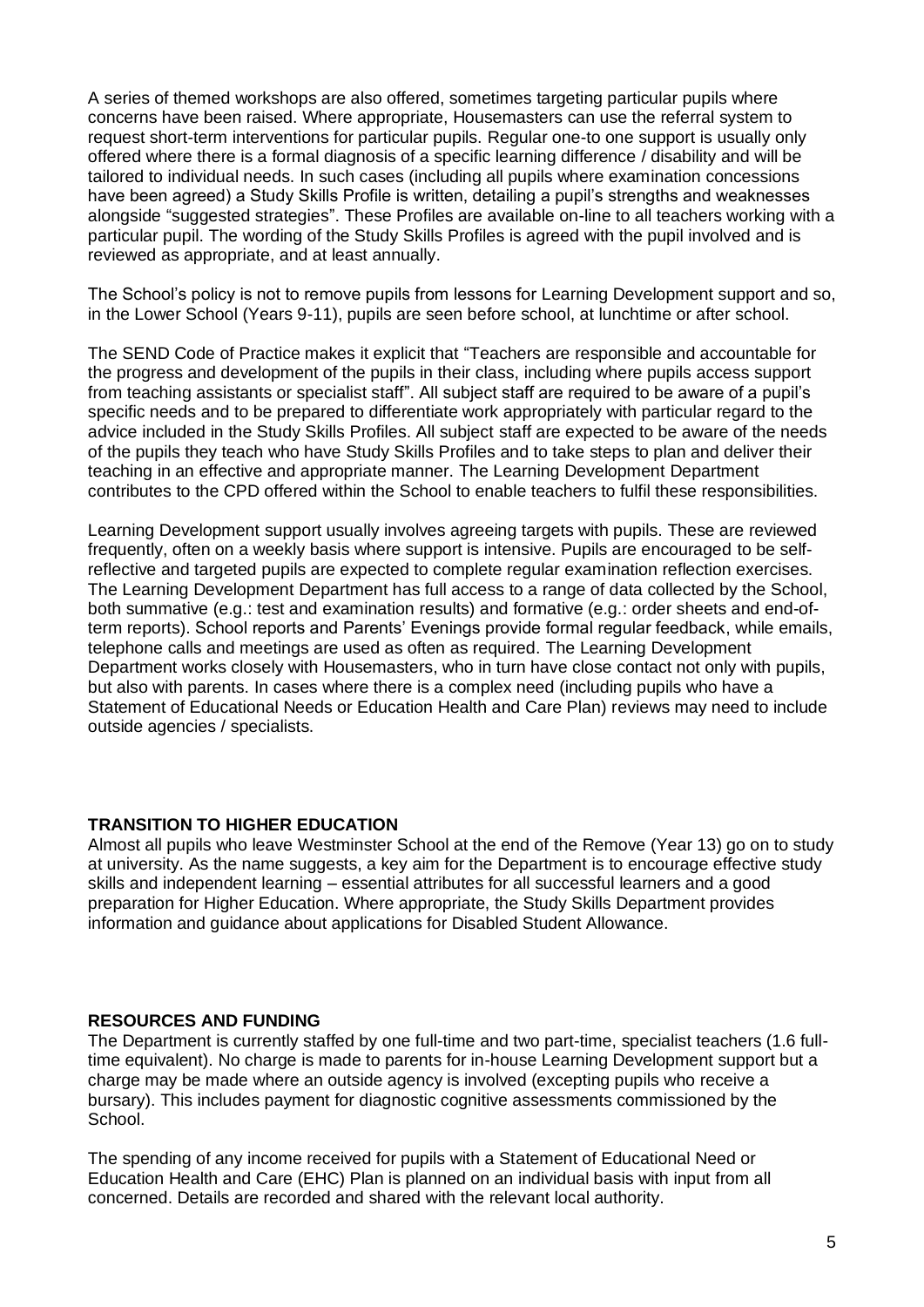## **ACCESS ARRANGEMENTS FOR EXAMINATIONS**

#### **INTRODUCTION**

*The purpose of an access arrangement is to ensure, where possible, that barriers to assessment are removed for a disabled candidate preventing him/her from being placed at a substantial disadvantage as a consequence of persistent and significant difficulties.* (JCQ Access Arrangements and Reasonable Adjustments 2019-2020)

The Joint Council for Qualifications (JCQ) sets out the regulations that all schools are required to follow when considering exam concessions for public examinations. Schools are required to make "reasonable adjustments" while ensuring that no pupil is given an "unfair advantage".

#### **PUPILS APPLYING TO THE SCHOOL**

#### **Introduction**

At Westminster, the JCQ requirements are also used to determine whether or not a prospective pupil should be allowed any concessions in the entrance examinations.

Details of the evidence required for the most frequently requested examination concessions are listed below. Please note that evidence should be submitted by the end of October in the academic year leading up to the entrance examinations. This allows time for further evidence to be gathered should that be necessary.

From September 2021, all applicants must satisfy the new JCQ guidelines for awarding access arrangements.

#### **Evidence needed to make a request to use a word processor for examinations requiring extended writing**

Written evidence from the school and a diagnostic assessment report from a suitably-qualified professional detailing why using a word processor is appropriate to the pupil's needs. Most commonly these are:

- Very slow and / or illegible handwriting.
- A physical disability or medical condition.
- Significant problems with planning and organisation when writing by hand.

Using a word processor should be an established way of working for that pupil.

#### **Evidence needed to make a request for extra time (up to a maximum of 25%)**

An assessment report (see below) will need to be submitted. Pupils will usually only be considered eligible for extra time if they have either:

• At least two standard scores of 84 or below relating to two different areas relating of speed of processing

or

• One below average standardised score of 84 or below and one low average standardised score (85-89) in two different areas of speed of processing.

A covering letter from the school will also be required to confirm that extra time is being offered to the pupil as a result of a substantial and long-term impairment which has been shown to affect speed of working.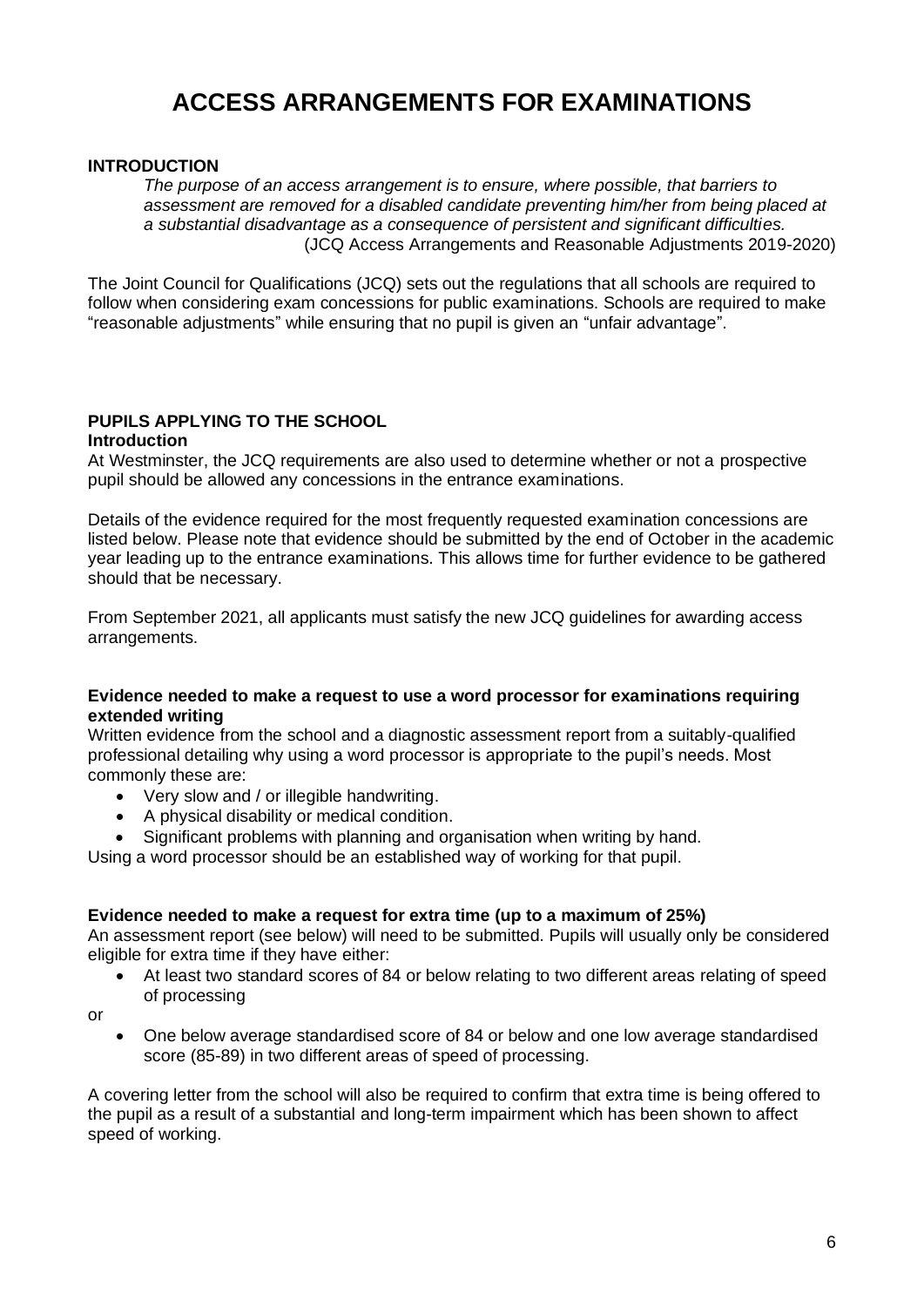The assessment report should be carried out by a specialist assessor and should be dated no earlier than:

- The start of Year 5 for the ISEB Pre-test
- The start of Year 9 for Sixth Form Entry.

#### **ON ARRIVAL AT WESTMINSTER**

All pupils arriving at Westminster will be carefully monitored throughout their first year, and concessions agreed for entrance examinations (use of a word processor and / or extra time) will not automatically transfer. Additional testing and the collection of evidence will be required to establish a continuing need.

#### **General**

When any pupil who has previously been awarded examination concessions arrives at Westminster, the Learning Development department will assess any continuing need and update the evidence as set out below. Examination concessions agreed for entrance examinations will not automatically transfer. All pupils are carefully monitored throughout their time at Westminster, but should any pupil or parent have concerns about performance in examinations, the head of Learning Development should be informed. Should a detailed diagnostic assessment be required, *this will need to be commissioned by the School*.

#### **Word processing**

The School requires clear evidence of need before the use of a word processor in public examinations can be agreed. "Need" in this instance would most commonly be:

- very slow and / or illegible handwriting;
- a physical disability or medical condition;
- significant difficulties planning and organising their written work by hand.

Any pupil who has been allowed a word processor in the entrance examinations will need to undergo a handwriting and typing test in their first term to determine whether this remains appropriate to their needs. Should this be the case, the pupil will also need to show that word processing remains their "normal way of working" (where appropriate) in class, for prep and for internal examinations.

During examinations, all candidates will be expected to use the word processor supplied by the centre (School) with the spelling and grammar check deactivated.

New concerns may be raised at any stage by teachers, parents or the pupils themselves. Samples of handwriting would normally be collected, with internal examinations providing a realistic example of what a pupil can manage when under time constraints. Where concerns remain, a handwriting assessment and typing test will be carried out by the Learning Development Department.

A pupil is not permitted to use a laptop for preps, tests or examinations because it is their preferred way of working; pupils must either have permission from the Study Skills Coordinator and satisfy at least one of the criteria above, or have explicit permission from a teacher for a particular piece of work to be typed.

#### **Extra time**

Pupils who have previously been eligible for extra time will have below average processing scores which can be shown to have a "substantial adverse effect on speed of working". In order for any extra time to be agreed at Westminster, it will be necessary to collect evidence of need, including the monitoring of internal examinations. In addition, the school will commission an assessment to